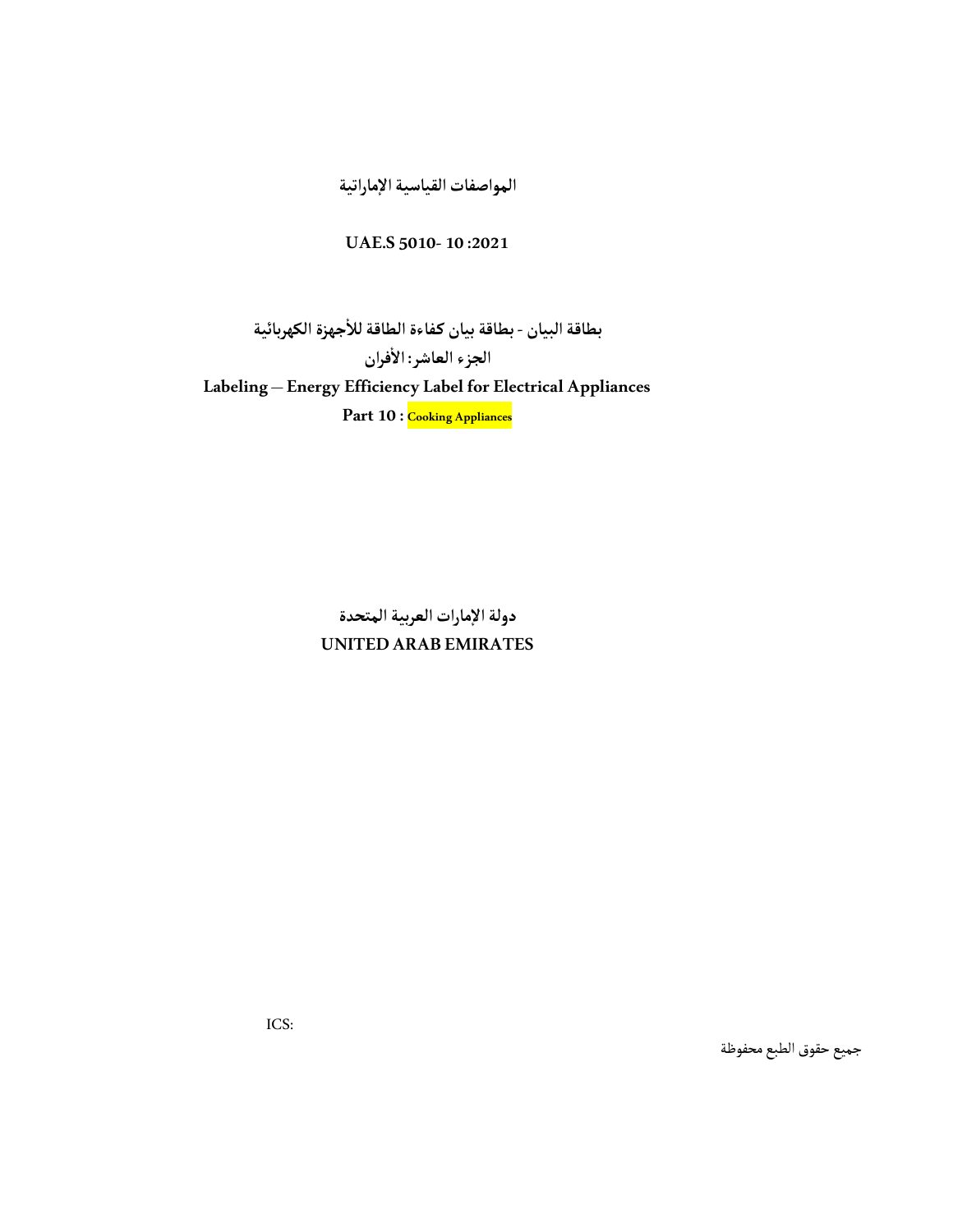ٔبطاقة البيان - بطاقة بيان كفاءة الطاقة للأجهزة الكهربائية ٔ

الجزء العاشر: الأفران Labeling – Energy Efficiency Label for Electrical Appliances Part 10: Cooking Appliances

## المواصفات القياسية لدولة الإمارات العربية المتحدة Standards of United Arab Emirates

| تاريخ إعتماد مجلس الوزراء    |
|------------------------------|
| تاريخ النشر بالجريدة الرسمية |
| تاريخ بدء الإلزام            |

جميع حقوق الطبع محفوظة

ICS: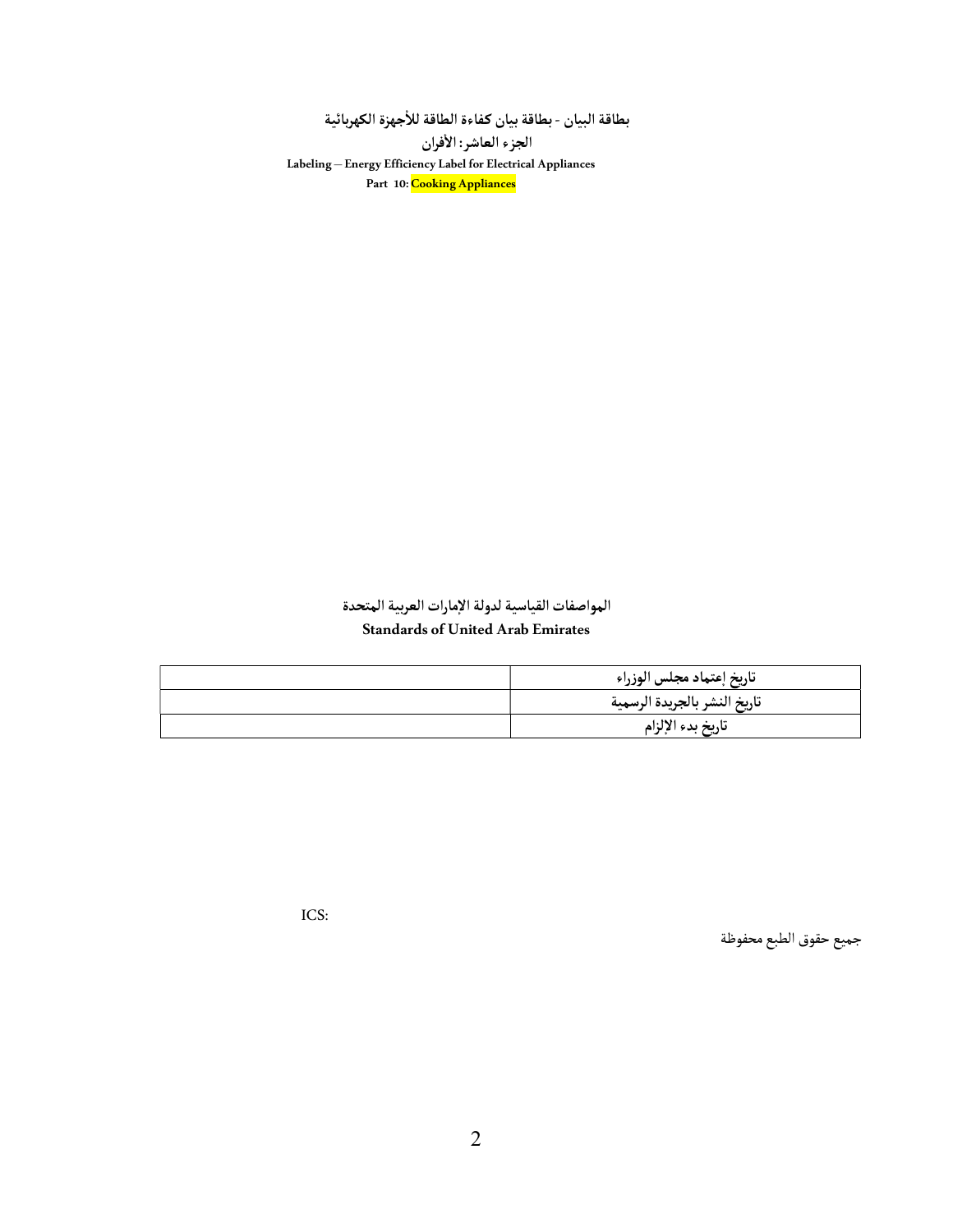تقديم:

وزارة الصناعة والتكنولوجيا المتقدمة هي الجهة المسئولة عن أنشطة التقييس بالدولة ومن مهامها إعداد المواصفات القياسية أو اللوائح الفنية الإماراتية ٔ بواسطة لجان فنية متخصصة.

وقد قامت الوزارة ضمن برنامج عمل الفريق الفني "برنامج كـفاءة الطاقة الكهربائية بإعداد المواصفة القياسية الإماراتية رقم 10 5010- لعام 2021"ببطاقة بيان كفاءة الطاقة للأجهزة الكهربائية الجزء 10: الأفران ". ٔ ٔ

وقد اعتمدت كلائحة فنية وذلك بموجب قرار مجلس الوزراء رقم ( ) بتاريخ / / هـ، الموافق / 2021م.

### Foreword

Ministry of Industry and Advance Technology (MOIAT) has a national responsibility for standardization activities. One of MOIAT main functions is to issue Emirates Standards/Technical regulations through specialized technical committees (TCs).

MOIAT through the technical program of committee "Technical committee for program of Energy Efficiency Electrical Vacuum Cleaners has prepared the UAE Standard No. UAE.S 5010- 10 :2021 "Labeling – Energy Efficiency Label for electrical appliances – Part 10 : Cooking Appliances".

This standard has approved as Emirates (Technical Regulation) under UAE Cabinet Decree No. ( ), held on 00/00/2021.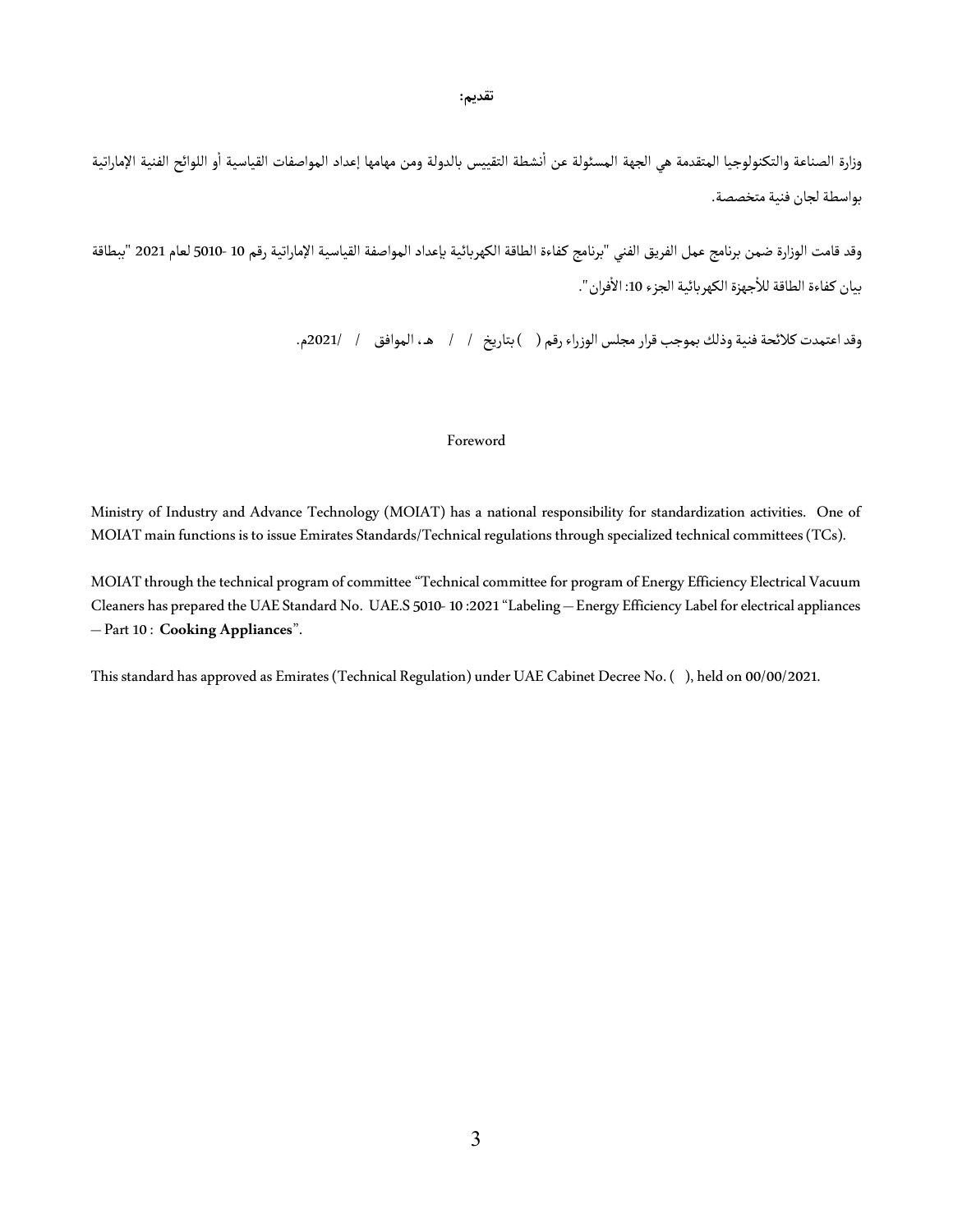### Labeling – Energy Efficiency Label for Electrical Appliances

#### Part 10 : cooking appliances

#### 1. Scope

This Regulation establishes requirements for the labelling and the provision of supplementary product information for domestic electric and gas ovens (including when incorporated into cookers) and it also covers domestic electric and/or gas hobs.

2. This Regulation shall not apply to:

- ovens that use energy sources other than electricity or gas;
- ovens which offer a 'microwave heating' function;
- portable ovens;
- $\bullet$  heat storage ovens;
- ovens which are heated with steam as a primary heating function;
- ovens designed for use only with gases of the 'third family' (propane and butane).

#### 2. Reference standards

- UAE.S EN 30-2-1:2015 Domestic cooking appliances burning gas Part 2-1: Rational use of energy General
- UAE.S EN 15181:2017 Measuring method of the energy consumption of gas fired ovens
- UAE.S IEC 60350-1 :2016 Household electric cooking appliances Part 1 : Ranges, ovens, steam ovens and grills Methods for measuring performance
- UAE.S IEC 60350-2 :2017 Household electric cooking appliances Part 2 : hobs Methods for measuring performance

### 3. Technical Terms and Definitions

For the purposes of this document, the following terms and definitions apply.

- 1. 'oven' means an appliance or part of an appliance which incorporates one or more cavities using electricity and/or gas in which food is prepared by use of a conventional or fan-forced mode;
- 2. 'cavity' means the enclosed compartment in which the temperature can be controlled for preparation of food;
- 3. 'multi-cavity oven' means an oven with two or more cavities, each of which is heated separately;
- 4. 'small oven' means an oven where all cavities have a width and depth of less than 250 mm or a height less than 120 mm;
- 5. 'portable oven' means an oven with a product mass of less than 18 kilograms, provided it is not designed for built-in installations;
- 6. 'microwave heating' means heating of food using electromagnetic energy;
- 7. conventional mode' means the operation mode of an oven only using natural convection for circulation of heated air inside the cavity of the oven;
- 8. 'fan-forced mode' means a mode when a built-in fan circulates heated air inside the cavity of the oven;
- 9. 'cycle' means the period of heating a standardized load in a cavity of an oven under defined conditions;
- 10. 'cooker' means an appliance consisting of an oven and a hob using gas or electricity;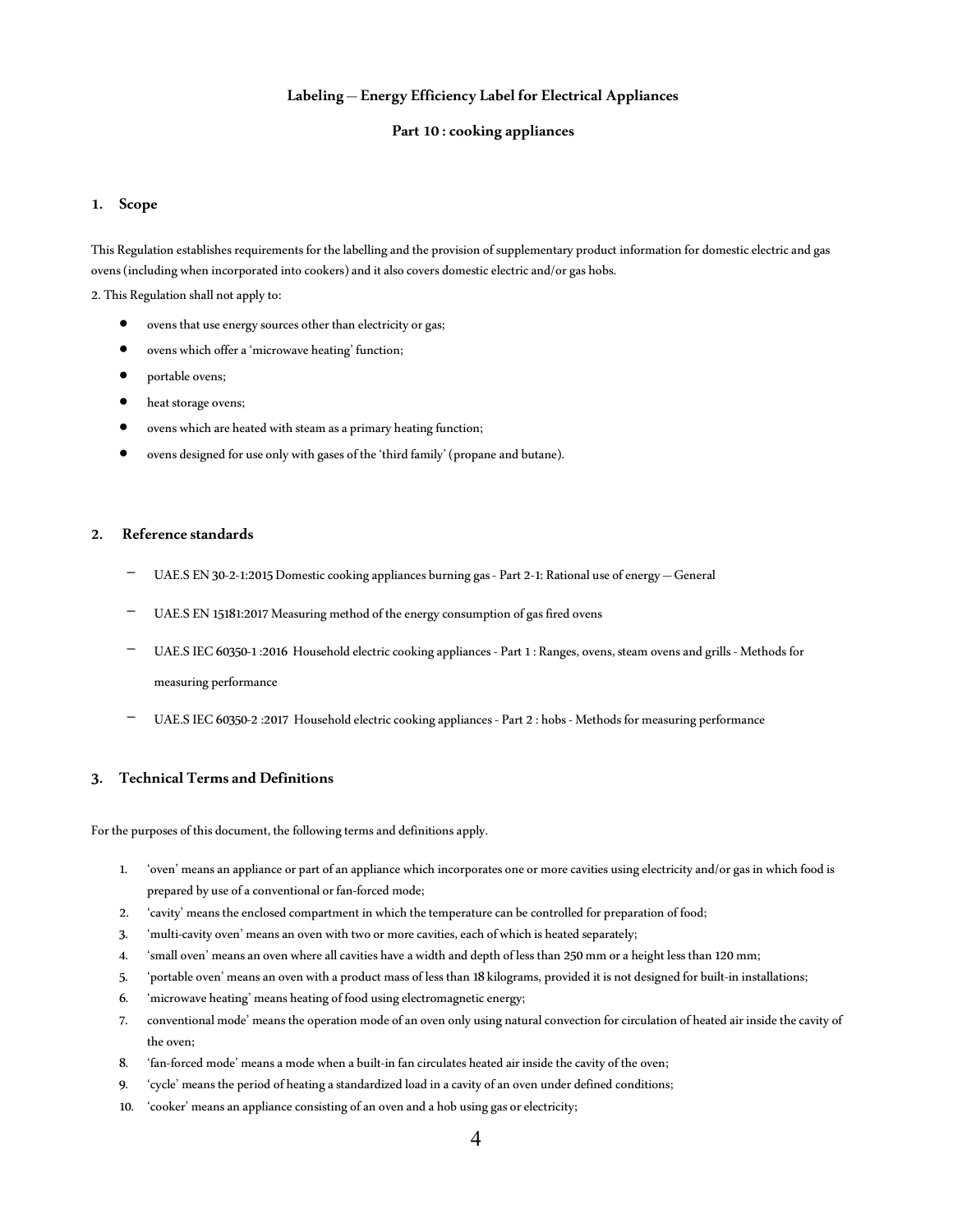- 11. 'operation mode' means the status of the oven or hob during use;
- 12. 'heat source' means the main energy form for heating an oven or hob;
- 13. 'electric hob' means an appliance or part of an appliance which incorporates one or more cooking zones and/or cooking areas including a control unit and which is heated by electricity;
- 14. 'gas hob' means an appliance or part of an appliance which incorporates one or more cooking zones including a control unit and which is heated by gas burners of a minimum power of 1,16 kW;
- 15. 'hob' means an 'electric hob', a 'gas hob' or a 'mixed hob';
- 16. 'mixed hob' means an appliance with one or more electrically heated cooking zones or areas and one or more cooking zones heated by gas burners;
- 17. 'cooking zone' means a part, with a diameter of at least 100 mm, of a hob where cookware is placed and heated with not more than one piece of cookware heated at a time; the area of the cooking zone may be visibly marked on the surface of the hob;
- 18. 'cooking area' means a part of an area of an electric hob heated by an inducted magnetic field, where cookware is placed for heating without visible marking for the cookware and where more than one item of cookware can be used simultaneously;
- 19. 'standby mode' means a condition where the equipment is connected to the mains power source, depends on energy input from the mains power source to work as intended and provides only reactivation function, or reactivation function and only an indication of enabled reactivation function, and/or information or status display, which may persist for an indefinite time;

#### 4. General requirements:

All cooking appliances covered by this technical regulation must meet the following requirements:

#### 4.1 National (local) requirements:

The following requirements must be met in the electrical product covered by this standard:

Voltage : 220V - 240V

Frequency : 50Hz

#### 4.2 Electrical safety requirements:

Electrical cooking appliances falling within the scope of this standard must fulfill the requirements Included in the UAE conformity assessment system (ECAS) for low voltage electrical appliances.

#### 4.3 Energy efficiency classification

4.3.1 Energy Efficiency for a domestic oven

#### 4.3.1 .1 Measurements and calculations:

The energy consumption of a cavity of a domestic oven shall be measured for one standardised cycle, in a conventional mode and in a fan-forced mode, if available, by heating a standardised load soaked with water.

It shall be verified that the temperature inside the oven cavity reaches the temperature setting of the thermostat and/or the oven control display within the duration of the test cycle.

The energy consumption per cycle corresponding to the best performing mode (conventional mode or fan-forced mode) shall be used in the following calculations.

For each cavity of a domestic oven, the Energy Efficiency Index (EEI cavity) shall be calculated according to the following formulas:

For domestic electric ovens:

$$
EEI\ cavity = \frac{EC\ electric\ cavity}{SEC\ electric\ cavity} \times 100
$$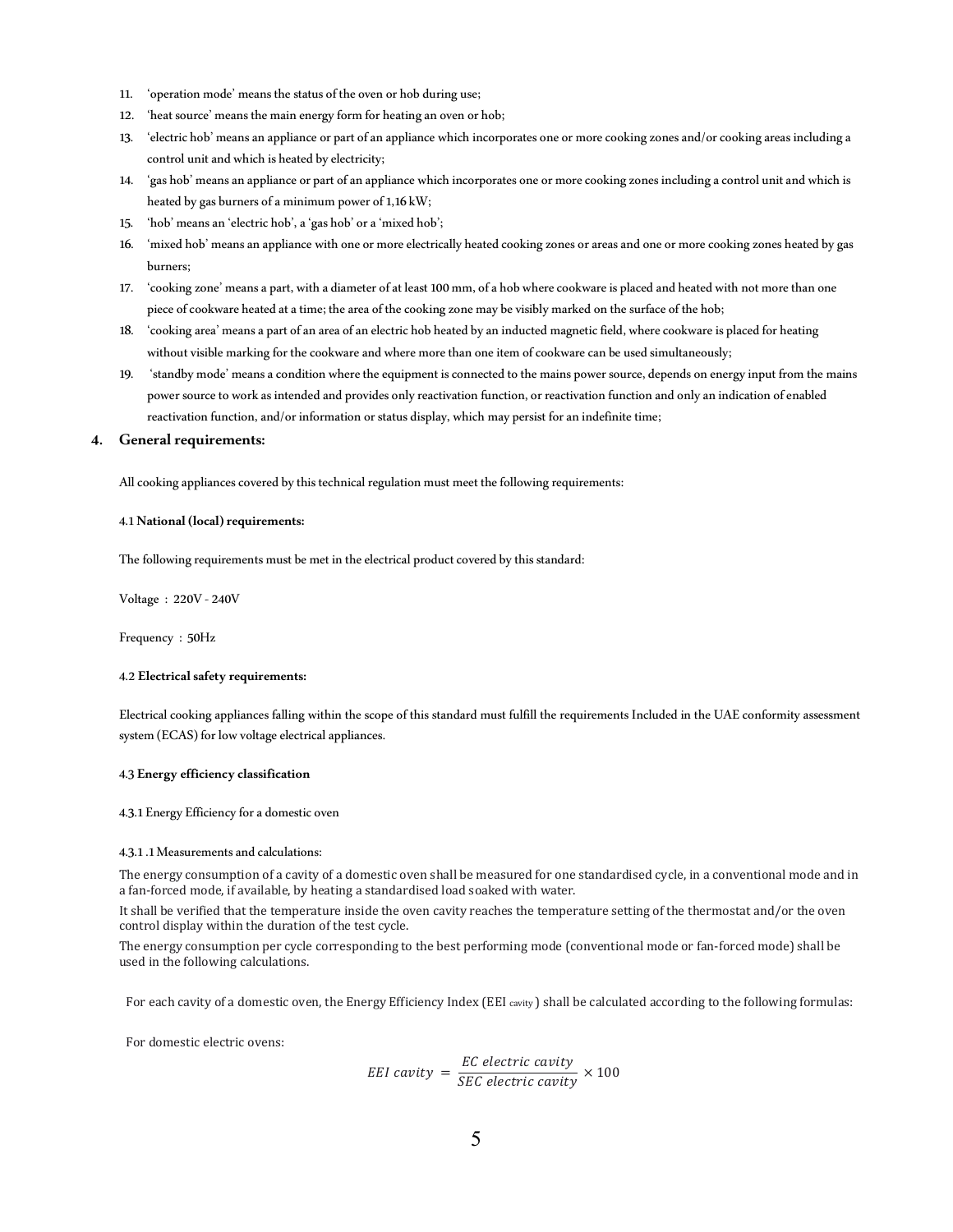SEC electric cavity =  $0,0042 \times V + 0,55$  (in kWh)

For domestic gas ovens:

$$
EEI\ cavity = \frac{EC\ gas\ cavity}{SEC\ gas\ cavity} \times 100
$$

$$
SEC\,gas\,cavity = 0.044 \times V + 3.53 \text{ (in MJ)}
$$

Where:

- EEI cavity = Energy Efficiency Index for each cavity of a domestic oven, in %, rounded to the first decimal place,
- SEC electric cavity = Standard Energy Consumption (electricity) required to heat a standardised load in a cavity of an electric heated domestic oven during a cycle, expressed in kWh, rounded to the second decimal place,
- $SEC$  gas cavity = Standard Energy Consumption required to heat a standardised load in a cavity of a domestic gas- fired oven during a cycle, expressed in MJ, rounded to the second decimal place,
- $-V =$  Volume of the cavity of the domestic oven in litres (L), rounded to the nearest integer,
- EC electric cavity = Energy consumption required to heat a standardised load in a cavity of an electric heated domestic oven during a cycle, expressed in kWh, rounded to the second decimal place,
- $EC_{gas\,cavity}$  = Energy consumption required to heat a standardised load in a gas-fired cavity of a domestic oven during a cycle, expressed in MJ, rounded to the second decimal place.

4.3.1 .2 Energy efficiency index ( EEI ) values

The energy efficiency classes of domestic ovens shall be determined separately for each cavity in accordance with values as set out in Table 1 .

| Stars rating       | Energy efficiency index (EEI <sub>cavity)</sub> |
|--------------------|-------------------------------------------------|
| most efficient 5   | EEI $\leq$ 45                                   |
|                    | $45 < EEI \leq 62$                              |
| 3                  | $62 < EEI \leq 82$                              |
| $\mathcal{D}$      | $82 < EEI \leq 107$                             |
| lowest efficient 1 | $107 < EEI \leq 132$                            |

#### Table ( 1 ): Energy efficiency index (  $\text{EEI}_{\text{cavity}}$  )

4.3.2 Energy Efficiency for domestic hobs

4.3.2 .1 Measurements and calculations:

4.3.2.1.1 Domestic electric hobs

The energy consumption of a domestic electric hob (EC  $_{\text{electric hob}}$ ) is measured in Wh per kg of water heated in a normalised measurement (Wh/kg) considering all cookware pieces under standardised test conditions and rounded to the first decimal place according the UAE.S IEC 60350-2.

4.3.2.1.2 Domestic gas hobs

The energy efficiency of gas burners in a domestic hob is calculated as follows:

EE gas burner 
$$
=
$$
  $\frac{\text{E theoretic}}{\text{E gas burner}} \times 100$ 

Where:

— EE gas burner = energy efficiency of a gas burner in % and rounded to the first decimal place,

— E gas burner = energy content of the consumed gas for the prescribed heating in MJ and rounded to the first decimal place,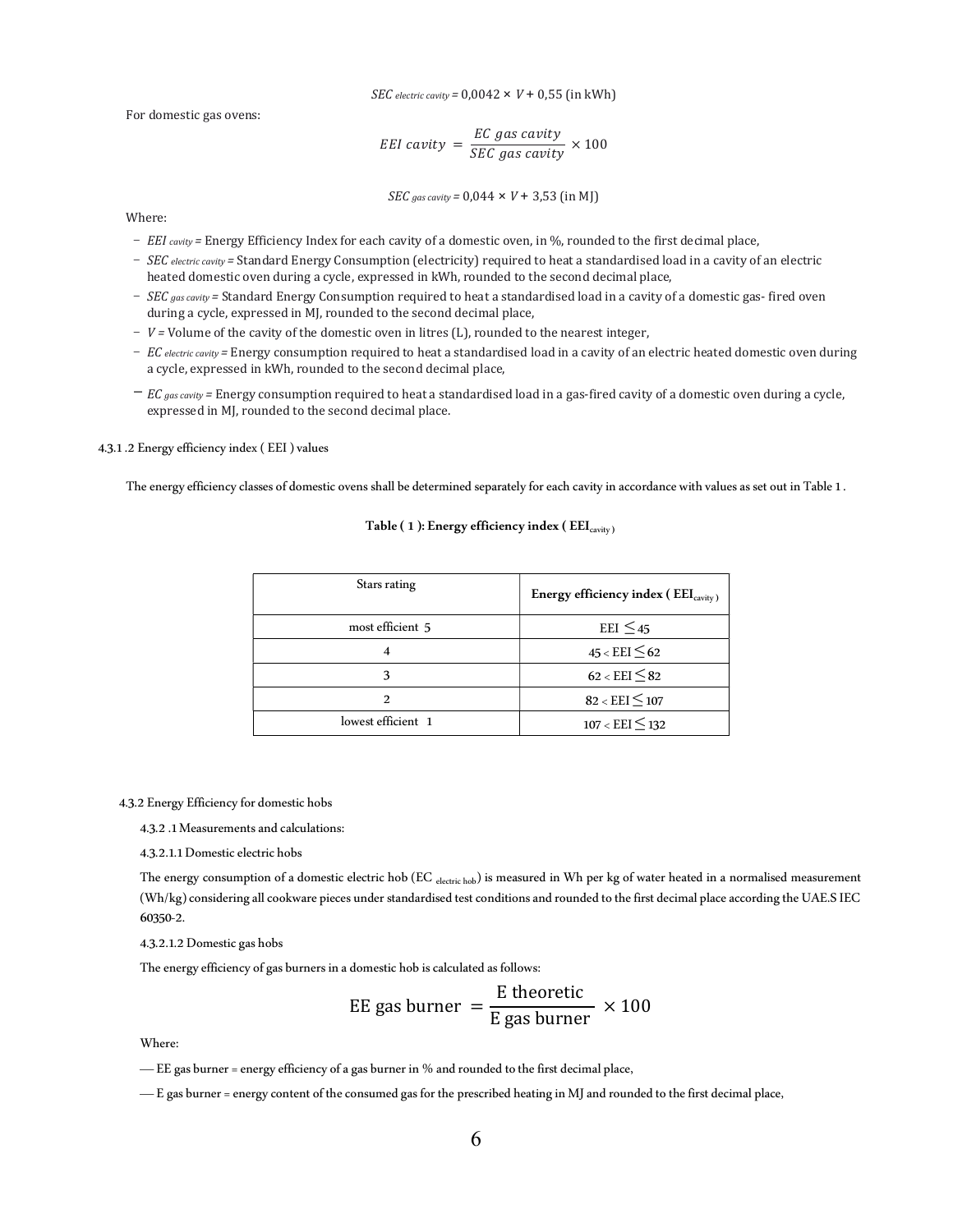— E theoretic = theoretic minimum required energy for the corresponding prescribed heating in MJ and rounded to the first decimal place.

The energy efficiency of the gas hob (EE gas hob) is calculated as the average of the energy efficiency of the different gas burners (EE gas burner) of the hob.

#### 4.3.2.1.3 Domestic mixed electric/gas hobs

Domestic mixed electric and gas hobs are treated in the measurements as two separate appliances. Electric cooking zones and cooking areas of the domestic mixed hobs shall follow the provisions of (4.3.2.1.1 )and cooking zones heated by gas burners shall follow the provisions of ( 4.3.2.1.2 ).

#### 4.3.2 .2 Energy efficiency values

The domestic hobs shall have the energy consumption limits for electric hobs (EC electric hob ) and the energy efficiency limits for gas-fired hobs (EE gas hob ) as indicated in Table 2.

#### Table 2

| Stars rating       | Energy efficiency for electric hob | Energy efficiency for gas-fired hob |
|--------------------|------------------------------------|-------------------------------------|
|                    | $(EC_{electric\,hot}$ in $Wh/kg)$  | (EE $_{\text{gas hob}}$ in %)       |
| most efficient 5   | $EC \leq 185$                      | $EE \geq 59$                        |
| 4                  | $185 < EC \leq 190$                | $57 < EE \leq 59$                   |
|                    | $190 < EC \leq 195$                | $55 < EE \leq 57$                   |
| $\mathcal{L}$      | $195 < EC \leq 200$                | $53 < EE \leq 55$                   |
| lowest efficient 1 | 200 < EC < 210                     | $EE$ 53                             |

#### Energy efficiency performance limits for domestic hobs

#### 5. Energy Efficiency label:

All products in the market must have an energy efficient label according to the design shown in this TR.

The Energy Efficiency Label should place on the display product without exceptions. The energy efficiency label for non-display products could place or supply with the user manual.

For domestic mixed electric and gas hobs are treated in the measurements as two separate appliances, and should have two Energy Efficiency Label.

For domestic mixed oven and hobs appliances should have Energy Efficiency Label for hobs only.

#### 6. Certificate of Conformity:

- The supplier must provide all the technical documents specified in Article (7).

- If the cooking appliance meets the technical requirements mentioned in this standard according to test reports, a Certificate of Conformity (CoC) is issued, in accordance with the UAE Conformity Assessment System (ECAS),

- Each product presented at the point of sale shall carries energy label according the requirements in article (4) displayed on the front or top of the appliance, so as to be clearly visible and identifiable .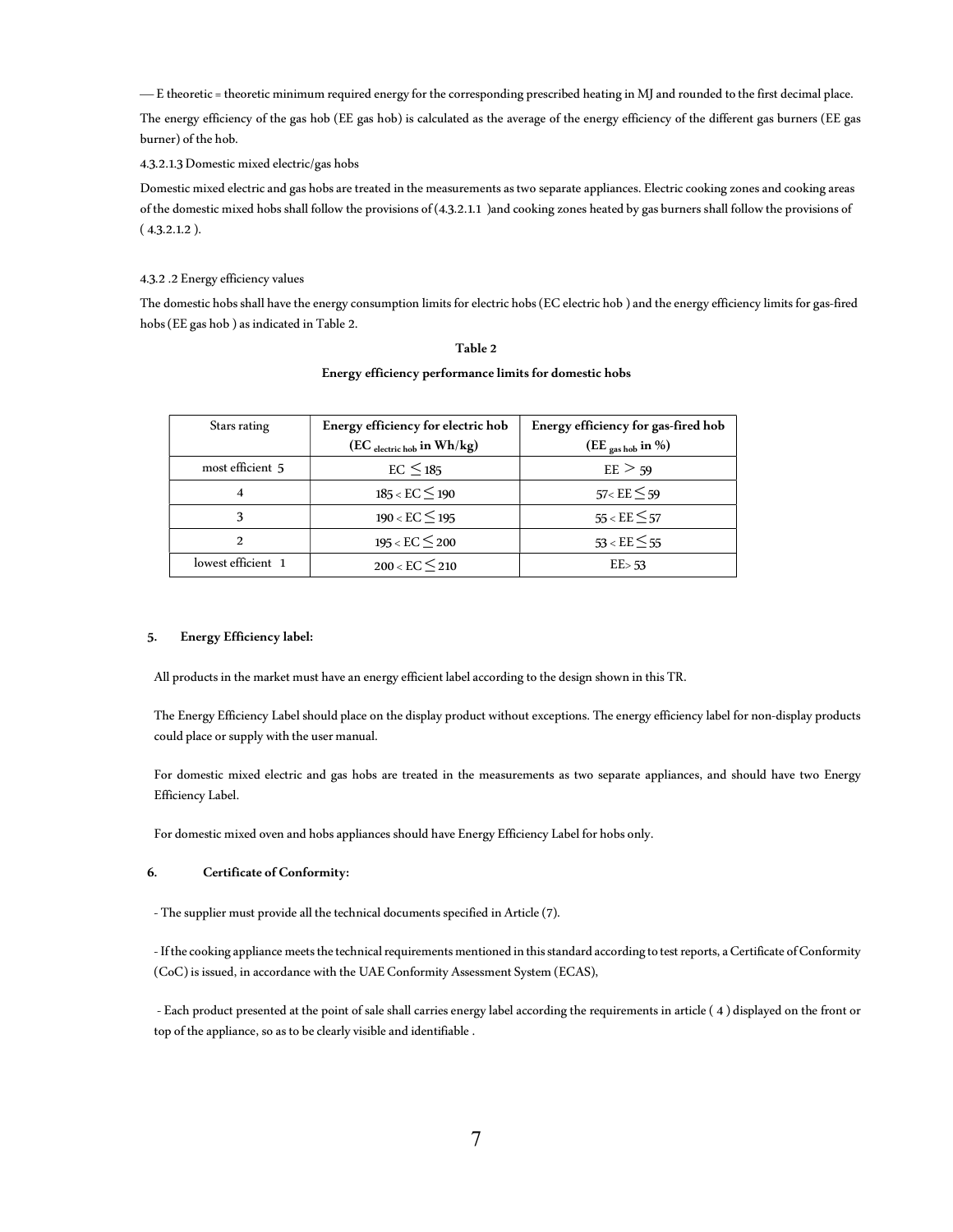#### 7. Product Information documents

The manufacturer or importers must provide technical documents of the product (domestic ovens and hobs), which must contain the following elements:

#### 7.1 Information for domestic ovens

- Model identification
- Type of oven
- $-$  Mass of the appliance (M) by kg.
- Number of cavities
- Heat source per cavity (electricity or gas)
- $-$  Volume per cavity (V) by L.
- Energy consumption (electricity) required to heat a standardised load in a cavity of an electric heated oven during a cycle in conventional mode per cavity (electric final energy) EC electric cavity by kWh/cycle ( 1 kWh/cycle = 3,6 MJ/cycle).
- Energy consumption required to heat a standardised load in a cavity of an electric heated oven during a cycle in fan-forced mode per cavity (electric final energy) EC electric cavity by kWh/cycle .
- Energy consumption required to heat a standardised load in a gas-fired cavity of an oven during a cycle in conventional mode per cavity (gas final energy) EC <sub>gas cavity</sub> by MJ/cycle ( kWh/cycle ).
- Energy consumption required to heat a standardised load in a gas-fired cavity of an oven during a cycle in fan-forced mode per cavity (gas final energy) EC gas cavity ,by MJ/cycle (kWh/cycle).
- Energy Efficiency Index per cavity EEI cavity

#### 7.2 Information for domestic hobs

#### 7.2.1. Information for domestic electric hobs

- Model identification
- Type of hob
- Number of cooking zones and/or areas
- Heating technology (induction cooking zones and cooking areas, radiant cooking zones, solid plates)
- For circular cooking zones or area: diameter of useful surface area per electric heated cooking zone, rounded to the nearest 5 mm by cm .
- For non-circular cooking zones or areas: length and width of useful surface area per electric heated cooking zone or area, rounded to the nearest 5 mm by cm .
- Energy consumption per cooking zone or area calculated per kg EC electric cooking by Wh/kg.
- Energy consumption for the hob calculated per kg  $EC$   $_{\text{electric~hob}}$  by  $Wh/kg$  .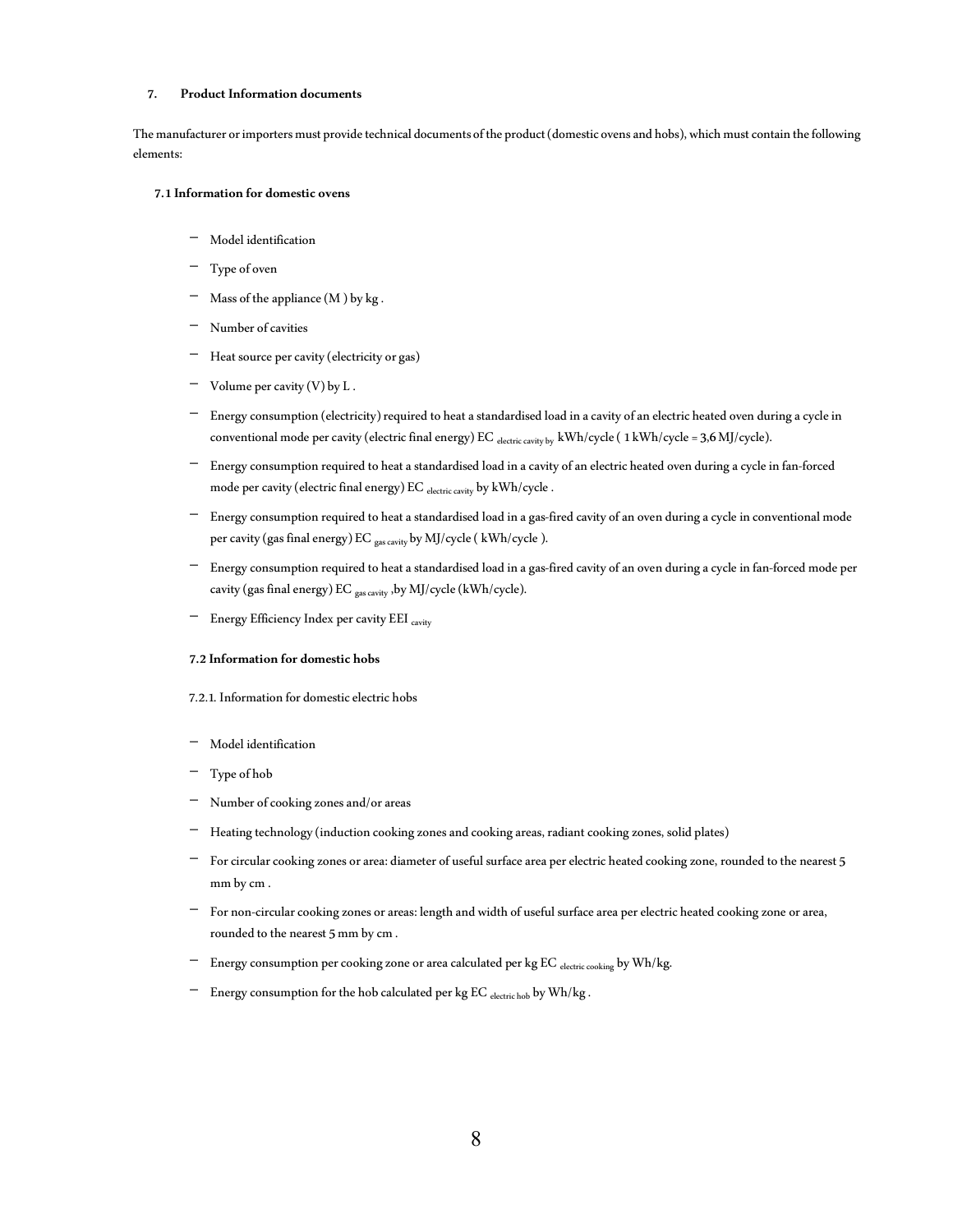- 7.2.2 Information for domestic gas-fired hobs
- Model identification
- Type of hob
- Number of gas burners
- Energy efficiency per gas burner EE <sub>gas burner</sub>
- Energy efficiency for the gas hob EE gas hob
- 7.2.3 Information for domestic mixed hobs
- Model identification
- Type of hob
- Number of electric cooking zones and/or areas
- Heating technology (induction cooking zones and cooking areas, radiant cooking zones, solid plates) per electric cooking zone and/or area
- For circular electric cooking zones: diameter of useful surface area per electric heated cooking zone, rounded to the nearest 5 mm by cm.
- For non-circular electric cooking zones or areas: length and width of useful surface area per electric heated cooking zone or area, rounded to the nearest 5 mm by cm
- Energy consumption per electric cooking zone or area calculated per kg EC electric cooking by Wh/kg.
- Number of gas fired burners
- Energy efficiency per gas burner EE <sub>gas burner</sub>

#### 8. Procedure for market surveillance

- Market monitoring performance authorities should follow the following procedures when assessing conformity to the rating of cooking appliances in terms of energy efficiency:
- i. One model is tested. The model is considered to comply with the requirements if the values in the technical documents and the test results comply with the requirements mentioned in this standard. In addition, the testing of the relevant model parameters applying the tolerances listed in Table 3 below shows compliance for all of those parameters.
- ii. In the event that the results referred to in Clause (i) are not identical, then three additional units of the same model shall be selected for testing.
- iii. The model is considered to be in compliance with the requirements of this standard if the average result of the tests is for the specified model showing compliance with this standard.
- iv. In the event that the results referred to in clause (iii) are not achieved, then the model and all models similar to this model are considered not to comply with this standard.
- The tolerances in the table, should be used only for product evaluation during market severance processes , not for conformity tests by companies.